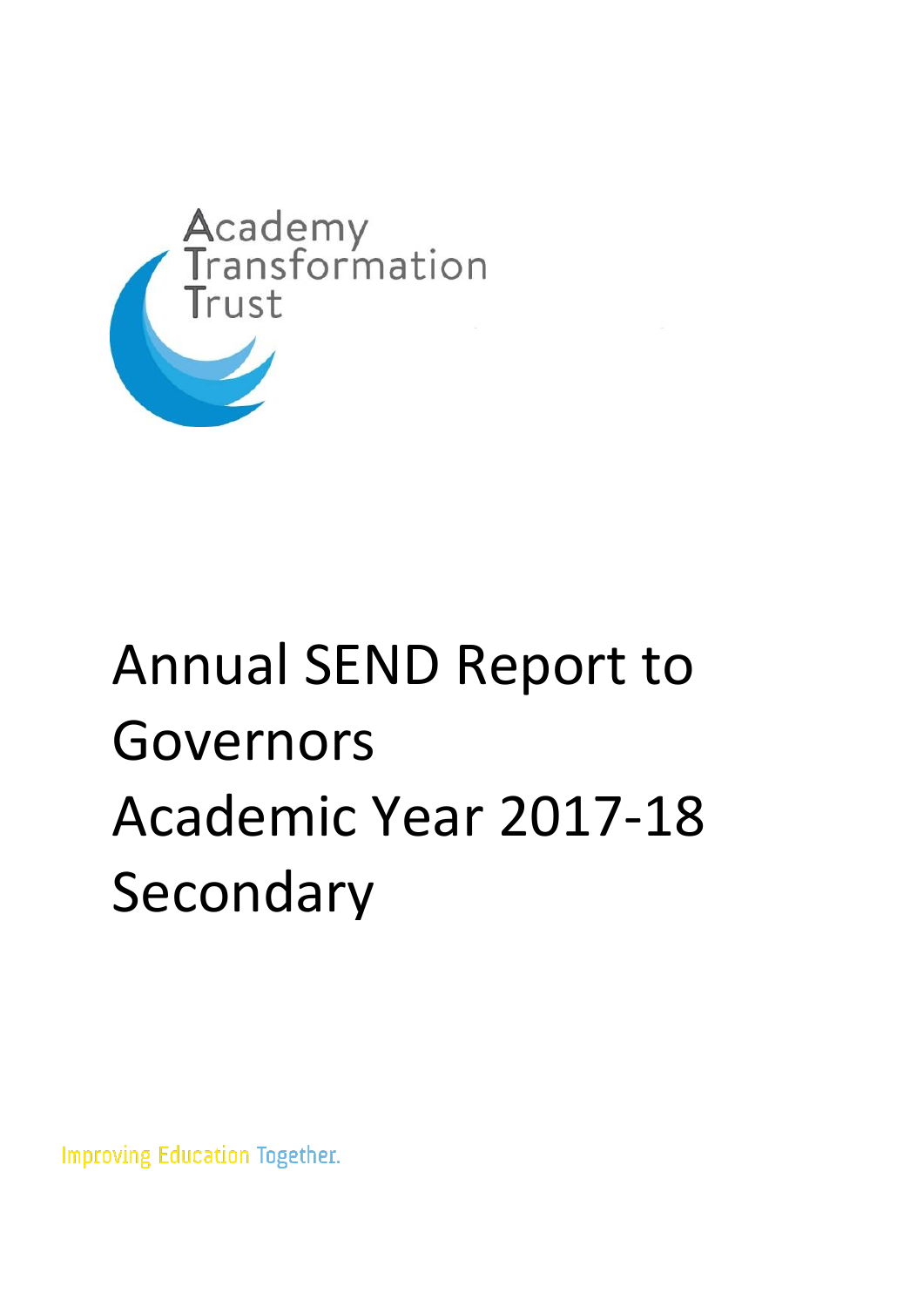

| <b>Name of Academy</b>                                                              |                                                                                      |                   |                      | <b>Mildenhall College Academy</b> |                                             |      |                |                                  |                         |         |  |
|-------------------------------------------------------------------------------------|--------------------------------------------------------------------------------------|-------------------|----------------------|-----------------------------------|---------------------------------------------|------|----------------|----------------------------------|-------------------------|---------|--|
| <b>SENCO</b>                                                                        |                                                                                      |                   |                      | <b>Miss Rebecca Woods</b>         |                                             |      |                |                                  |                         |         |  |
| Date of Report                                                                      |                                                                                      |                   |                      | September 2018                    |                                             |      |                |                                  |                         |         |  |
| <b>SEN Governor</b>                                                                 |                                                                                      |                   |                      |                                   | <b>Ms Khan</b>                              |      |                |                                  |                         |         |  |
| <b>SEN profile</b>                                                                  |                                                                                      |                   |                      |                                   |                                             |      |                |                                  |                         |         |  |
| <b>Total Number of students on SEN register</b>                                     |                                                                                      |                   |                      |                                   |                                             |      |                |                                  |                         |         |  |
| <b>SEN Support</b>                                                                  |                                                                                      | Education, health |                      | Statements                        |                                             |      |                |                                  | % of academy population |         |  |
|                                                                                     |                                                                                      | and care plans    |                      |                                   |                                             |      |                | <b>EHC and ST</b><br>SEN support |                         |         |  |
| 77                                                                                  |                                                                                      | 14                |                      |                                   |                                             | 5.7% |                |                                  | 1.3%                    |         |  |
|                                                                                     | % boys and girls                                                                     |                   | <b>SEN and Pupil</b> |                                   |                                             |      |                |                                  |                         |         |  |
| on SEN Reg                                                                          |                                                                                      |                   | Premium % of SEN     |                                   |                                             |      |                |                                  |                         |         |  |
|                                                                                     |                                                                                      | cohort            |                      |                                   |                                             |      |                |                                  |                         |         |  |
| <b>Boys</b>                                                                         | Girls                                                                                |                   |                      |                                   |                                             |      |                |                                  |                         |         |  |
|                                                                                     |                                                                                      |                   |                      |                                   | See attached sheet for the breakdown of SEN |      |                |                                  |                         |         |  |
| 64.9%                                                                               | 35.1%                                                                                | 37.7%             |                      |                                   | needs                                       |      |                |                                  |                         |         |  |
| Achievement - Year 11                                                               |                                                                                      |                   |                      |                                   |                                             |      |                |                                  |                         |         |  |
|                                                                                     |                                                                                      |                   | <b>All SEN</b>       |                                   | SEN support                                 |      | EHC or         |                                  | Non SEN                 |         |  |
|                                                                                     |                                                                                      |                   |                      |                                   |                                             |      |                | Statement                        |                         |         |  |
| <b>Attainment 8</b>                                                                 |                                                                                      |                   | 3.58                 |                                   | 4.08                                        |      | 2.48           |                                  |                         | 4.25    |  |
| Progress 8                                                                          |                                                                                      |                   | 0.3                  |                                   | 0.32                                        |      | 0.25           |                                  | 0.14                    |         |  |
| Progress 8 English                                                                  |                                                                                      |                   | $-0.05$              |                                   | $-0.13$                                     |      | 0.18           |                                  | 0.05                    |         |  |
| Progress 8 Maths                                                                    |                                                                                      |                   | 0.83                 |                                   | 0.84                                        |      | 0.80           |                                  | 0.30                    |         |  |
| <b>Summary</b>                                                                      |                                                                                      |                   |                      |                                   |                                             |      |                |                                  |                         |         |  |
|                                                                                     | 2018 37% SEND achieved Basics at Grade 4+ and 25% at Grade 5+. Non-SEND achieved 54% |                   |                      |                                   |                                             |      |                |                                  |                         |         |  |
| at Grade 4+ and 36% at Grade 5+.                                                    |                                                                                      |                   |                      |                                   |                                             |      |                |                                  |                         |         |  |
| Other year groups- SEN students who met end of year target                          |                                                                                      |                   |                      |                                   |                                             |      |                |                                  |                         |         |  |
| <b>English</b>                                                                      |                                                                                      |                   | <b>Maths</b>         |                                   |                                             |      | <b>Science</b> |                                  |                         |         |  |
| Yr                                                                                  | <b>SEN</b>                                                                           | non SEN           |                      |                                   | <b>SEN</b>                                  |      | non SEN        | <b>SEN</b>                       |                         | non SEN |  |
| 7                                                                                   | 89.7%                                                                                | 93.3%             |                      | 58%                               |                                             | 78%  |                | 95%                              |                         | 62%     |  |
| 8                                                                                   | 85%                                                                                  | 86%               | 63%                  |                                   | 82%                                         |      |                | 59%                              |                         | 68%     |  |
| 9                                                                                   | 84%                                                                                  | 88%               |                      |                                   | 62%                                         |      |                | 79%                              |                         | 68%     |  |
| 10                                                                                  | 83%                                                                                  | 81%               | 75%                  |                                   |                                             | 61%  |                | 60%                              |                         | 62%     |  |
|                                                                                     |                                                                                      |                   |                      |                                   |                                             |      |                |                                  |                         |         |  |
| Effectiveness of targeted interventions (outline successes and interventions not so |                                                                                      |                   |                      |                                   |                                             |      |                |                                  |                         |         |  |

**successful and why)**

As an academy we spent a lot of time invested in helping students with their mental and social wellbeing. We have young carer mentoring, traveller mentoring, LAC mentoring, exam stress groups, handwriting support and Art Therapy. During exam periods we were aware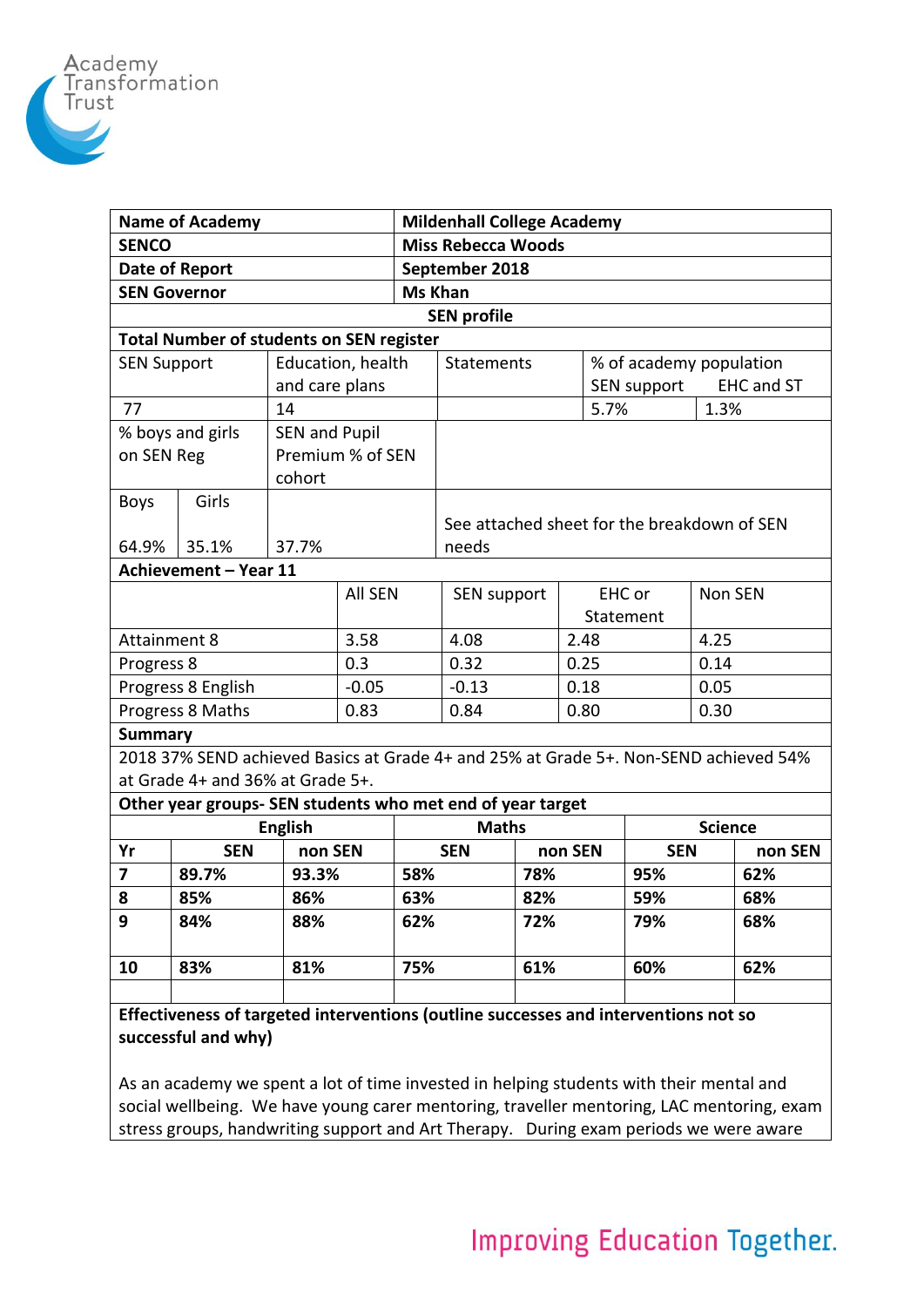

that some students were not having breakfast so we provided tea and toast for them before morning exams, bottles of water and ensured they had a good lunch. We feel these interventions although impossible to measure have a big impact on the students.

We offer the students a supportive space and we run an open door policy where students can access our office every break and lunch as well as if they need time out during lessons. This is used daily by the students. This again has been successful and has led to further invention because the students disclose information about their home life because they feel safe within our office space. This has led to TACs being opened, mental health team support and in one case a CIN meeting.

Literacy Toolbox, which takes place for one hour every day, has had a positive impact on the reading ability of the students in KS3. It has increased students' confidence in reading and comprehension and together with paired reading has made reading more enjoyable for the students. 100% of the students who participated in this programme have made improvement. Once a student has reached a functional reading age they do not need to revisit it. Some very low ability students do need to take part in Literacy Toolbox for more than one programme but monitoring shows that they need a break after approximately six weeks before commencing a second round. We also run a very successful paired reading programme, using Year 11 students who listen to the students read in Tutor Time.

It really has helped having a former TA who has qualified to be an English teacher in the team delivering GCSE English. It allowed the students to work through the curriculum in a supportive learning environment allowing for a deeper understanding of the curriculum.

Staffing in Maths allowed three teachers to be allocated to two groups so that intervention could focus on the students' weakest areas. Alongside this classroom intervention we had opportunity for some 1:2 work with the weakest Year 11 students to reaffirm their learning.

We have some very vulnerable students who are really lacking in life skills such as telling the time and money. We have been able to timetable a TA to tackle these issues and give them real life experience of how to tell the time and how to handle money. The TA (with parental consent) takes the students into Mildenhall where they go shopping – having to work out how to budget and add up shopping and work out times of buses and how to plan a journey. They also do other activities such as cooking, reading, literacy and numeracy activities. These are invaluable skills for these young people and this programme contributes not only towards them becoming independent but boosts their self-esteem and confidence which in turn has an impact on their learning in the classroom.

100% of all Year 11 leavers last year have been successfully placed on college courses.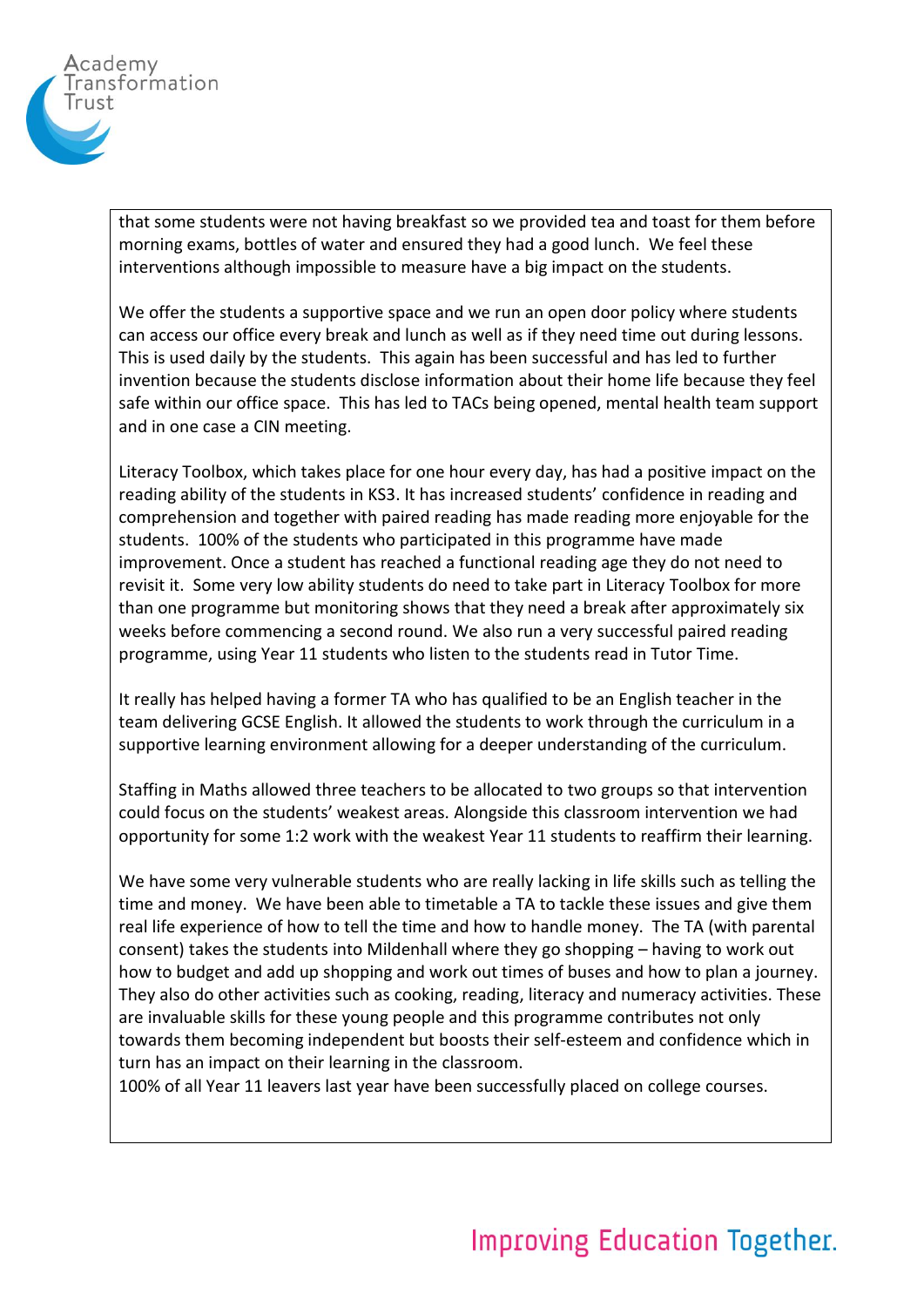

## **Wider Outcomes**

Attendance has improved so that it is above national average and in 2017-18 it was better for the SEND cohort than for non-send.

The percentage of SEND students receiving one or more fixed term exclusions was higher than for non-SEND. However following successful interventions by the team fewer pupils with SEND went on to repeat the kinds of behaviour that led to exclusion.

| Attendance and exclusions (attendance data is for first 4 terms) |                         |                                         |  |  |  |  |  |  |
|------------------------------------------------------------------|-------------------------|-----------------------------------------|--|--|--|--|--|--|
| <b>Overall %</b>                                                 | % of students PA        | % of SEN students FTE or PEx            |  |  |  |  |  |  |
| <b>SEND K - 95.44%</b>                                           | <b>SEND K - 7.25%</b>   | 1 or more FTE $-$ SEND $-$ 5.1%         |  |  |  |  |  |  |
| <b>SEND E - 96.34%</b>                                           | <b>SEND E - 0.00%</b>   | 1 or more non-SEND $-3.9%$              |  |  |  |  |  |  |
| Non SEND $-94.9%$                                                | <b>Non SEND - 8.88%</b> |                                         |  |  |  |  |  |  |
|                                                                  |                         | % of repeat exclusions - SEND 1.2%      |  |  |  |  |  |  |
|                                                                  |                         | % of repeat exclusions - non- SEND 1.5% |  |  |  |  |  |  |
|                                                                  |                         |                                         |  |  |  |  |  |  |
|                                                                  |                         | $PEx - SEND - 0%$                       |  |  |  |  |  |  |
|                                                                  |                         | $PEx - non-SEND - 0%$                   |  |  |  |  |  |  |

**SEN Staffing Resources (brief description of staffing arrangements for SEN provision. What has been the impact of staff on the achievement of SEN students)**

- **SENCO**
- **Assistant SENCO**
- **1 English Specialist TA (works 5 hours in total– other time for EAL)**
- **1 Senior TA**
- **1 TA apprentice (works 20 hours – 5 hours for coursework)**
- **12 TAs**
- **Total TA hours 265**
- **Assistant SENCo hours 35 hours**

All students are now on EHCPs and we have a number of high needs. Additionally, we have students with physical disabilities including a Sixth Former (who is out of year). EHCPs do not come with funding and we have to provide evidence now through the HTN process to gain funding for the students. This entails a great deal of work providing evidence for the local authority who then write an EHCP, make an official legal document and plan objectives in the EHCP that the academy is then legally required to meet.

The Assistant SENCo together with the SENCo oversees the daily running of the faculty to ensure that all of our students' needs are met and that the welfare of the student is upheld allowing full access to all that goes on in the. The SENCO and Assistant SENCo are both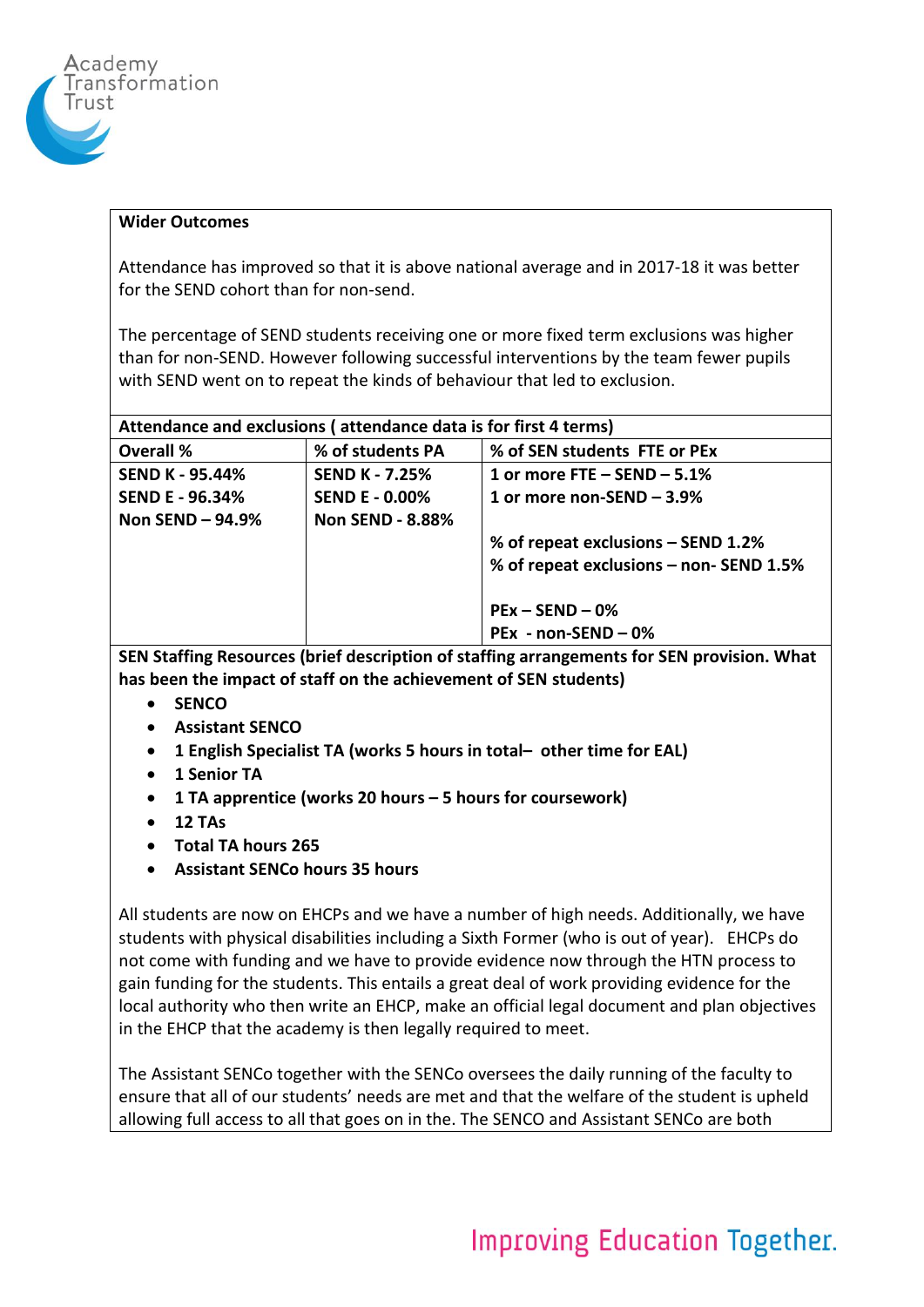

Alternate Designated Safeguarding Leads and will deal with issues as and when they happen, often on a daily basis. We attend LAC meetings, complete CAF and MAR forms for students on the SEND register and non-SEND students and attend CAF meetings, Child in Need Meetings and Child Protection Meetings to ensure that student welfare and individual needs are being met. If necessary we then implement changes in the academy to ensure students are able to gain the best education they can whilst looking after their social and mental welfare.

We liaise with the feeder primary schools to ensure the students have a good transition and we hold meetings with future parents so they get to know us in the academy and are able to discuss their children's needs – this way we can best inform the staff about the students even before they start here. This year we also held a coffee morning for the parents of the new year 6 students in the summer term and this was very successful with positive feedback.

Teaching Assistants go into the feeder schools to meet with the students, observe them in a classroom environment and discuss the strategies that work best for the student with the class teacher and TA in the primary setting. This is fed back to staff allowing for the student to have a smooth transition to secondary school. This ensures staff are fully aware of students' individual needs and the best ways to support these through first wave quality teaching as well as the use of TA support. Despite holding meetings with all of the SENCos and Year 6 staff from the Primary we still struggled to get all the correct information from the primary schools. In future all of the reviews of the one page profiles for the students will be on the MCA format and expectations around homework and classwork are to be implemented more by the primary schools to allow the students to be better prepared for their transition to the academy.

As well as this transition we also work closely with CISS team to ensure our ASD students and students with behaviour issues not only have a programme of early transition but that a high level of support continues into their academic life at the academy. The work we do with our ASD students and the inclusive ethos we have as a faculty has been recognised as exemplary practice by a senior county educational psychologist and CISS invited MCA to talk about inclusive practice at the Rainbow Conference this year.

The staffing structure of the Student Support Centre not only offers support for students to be able to access the curriculum but also allows vulnerable students to access adult support throughout the whole of the academy day. Parents and carers also access support through the work of the centre.

**Ongoing training for staff in the last 12 months**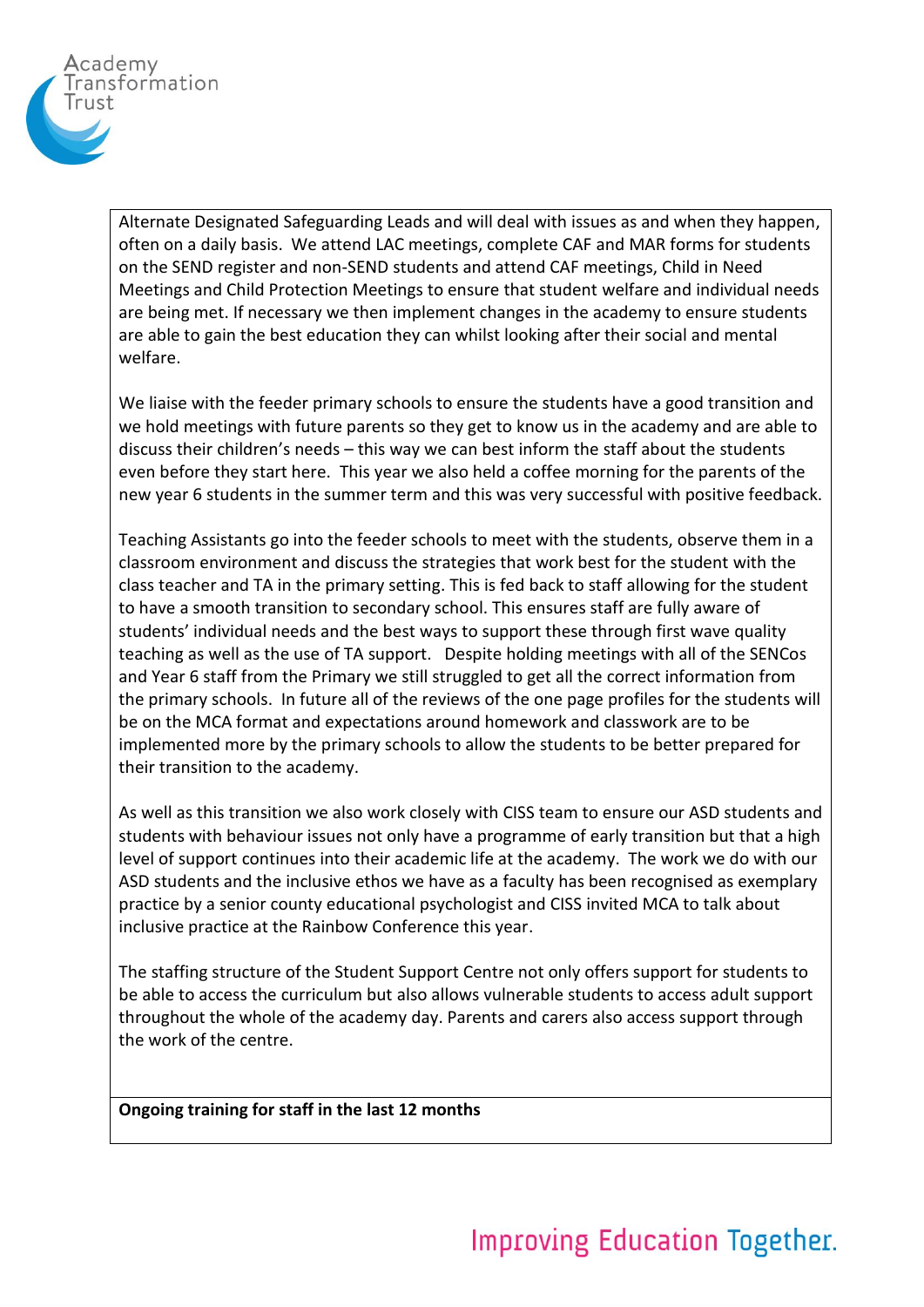

- New intake training on students and their needs for staff.
- New staff training on SEND, the Code of Practice, and how we work within the academy.
- All staff training on How can Homework be SEND friendly and have an impact to move the students on?
- Mental Health awareness of young people training for Senior Leadership Team
- Safeguarding Training for TAs.
- Evac chair training.
- ASDAN moderation training for selected TAs.
- Apprenticeship programme for one TA.

**Other initiatives in the last 12 months to improve the quality of SEN provision leading to improved outcomes.**

- Introduction of Literacy Toolbox to improve reading and comprehension skills to allow the students to access the curriculum
- Year 11 paired reading with Year 7 and 8 to encourage good reading practice
- LAC mentoring
- Traveller mentoring
- Young Carer Mentoring
- Firebreak Fire Liaison Officer mentoring
- CISS for ASD and behavior
- Social Skills group for vulnerable students before transition
- Extra visits to Primary Schools
- ASDAN Youth Award
- Revision Techniques and Exam Skills for Year 10 and 11
- Small group Maths/English work
- Nessy Programme for Year 7 and 8
- Dragon Dictate
- Life Skills for identified vulnerable group
- Community Support Worker to work with families and students who have identified difficulties both in and outside of the academy
- Homework Club
- Break and Dinner club offering a safe space along with social skills for any students who wish to attend
- In class support
- Transition to West Suffolk College with travel training
- Access Arrangements testing and organising of GCSE exams for those with Access Arrangements